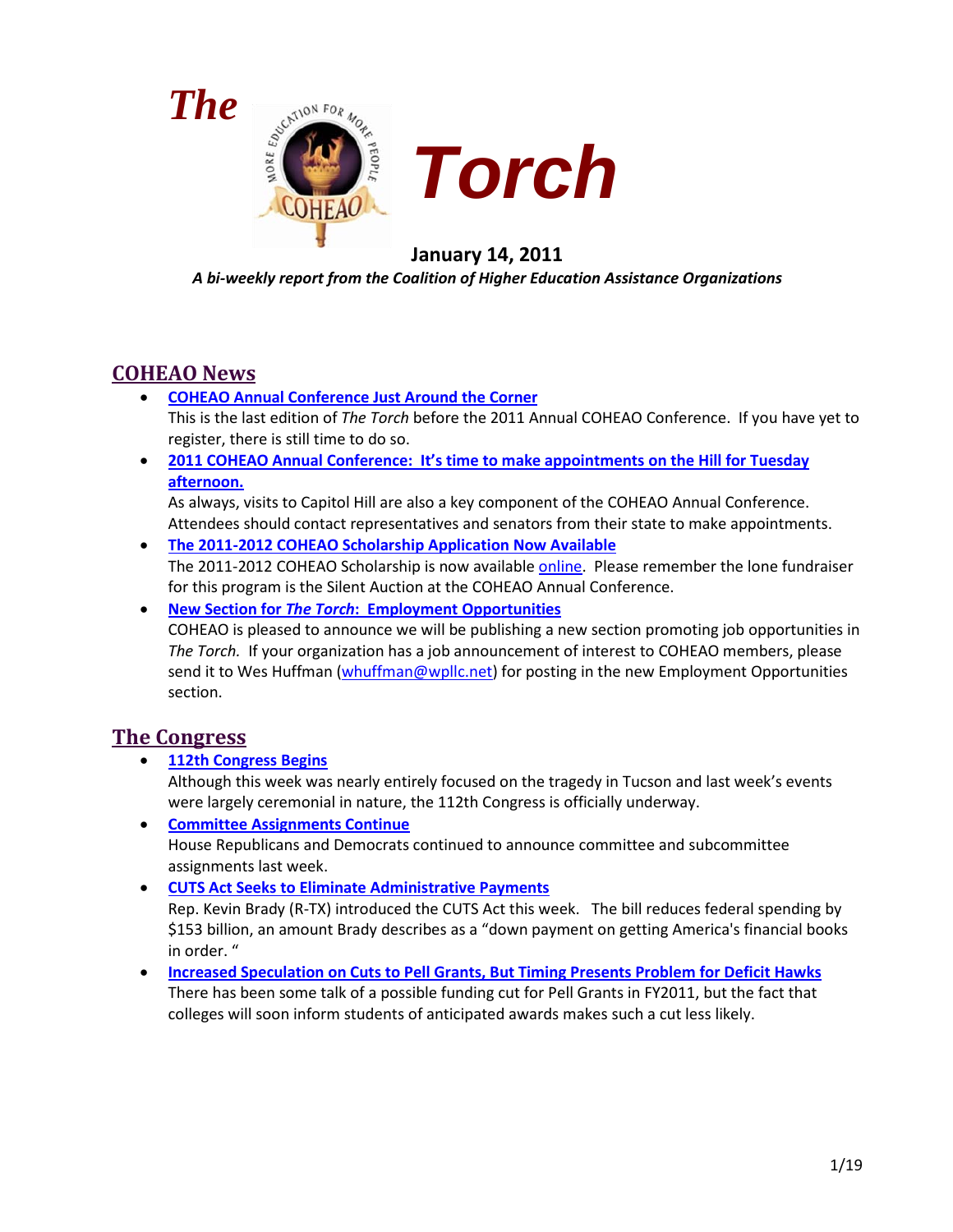# **The Administration**

- **[CFPB Announces Plans for Consumer Complaint Database](#page-7-0)** The CFPB implementation team at the Department of Treasury recently announced plans to create a consumer complaint database this week.
- **[IG Absolves Shireman, Others of Illegal SAFRA Lobbying](#page-9-0)**

The Department of Education's Inspector General issued a report last week absolving former Deputy Undersecretary Bob Shireman from any wrongdoing in his communications with ACE and other officials in their communications with the higher education community in support of the Obama Administration's student loan proposals in 2009.

# **Industry News**

• *Dow Jones:* **[Feds Earn 85% on Defaulted Student Loans](#page-9-1)** *Dow Jones* recently that the federal government earns a return of 85% on defaulted student loans.

# **Attachments**

- **[2011 COHEAO Annual Conference Draft Agenda](#page-10-0)**
- **[Board of Directors](#page-2-1)**
- **[COHEAO Commercial Members](#page-17-0)**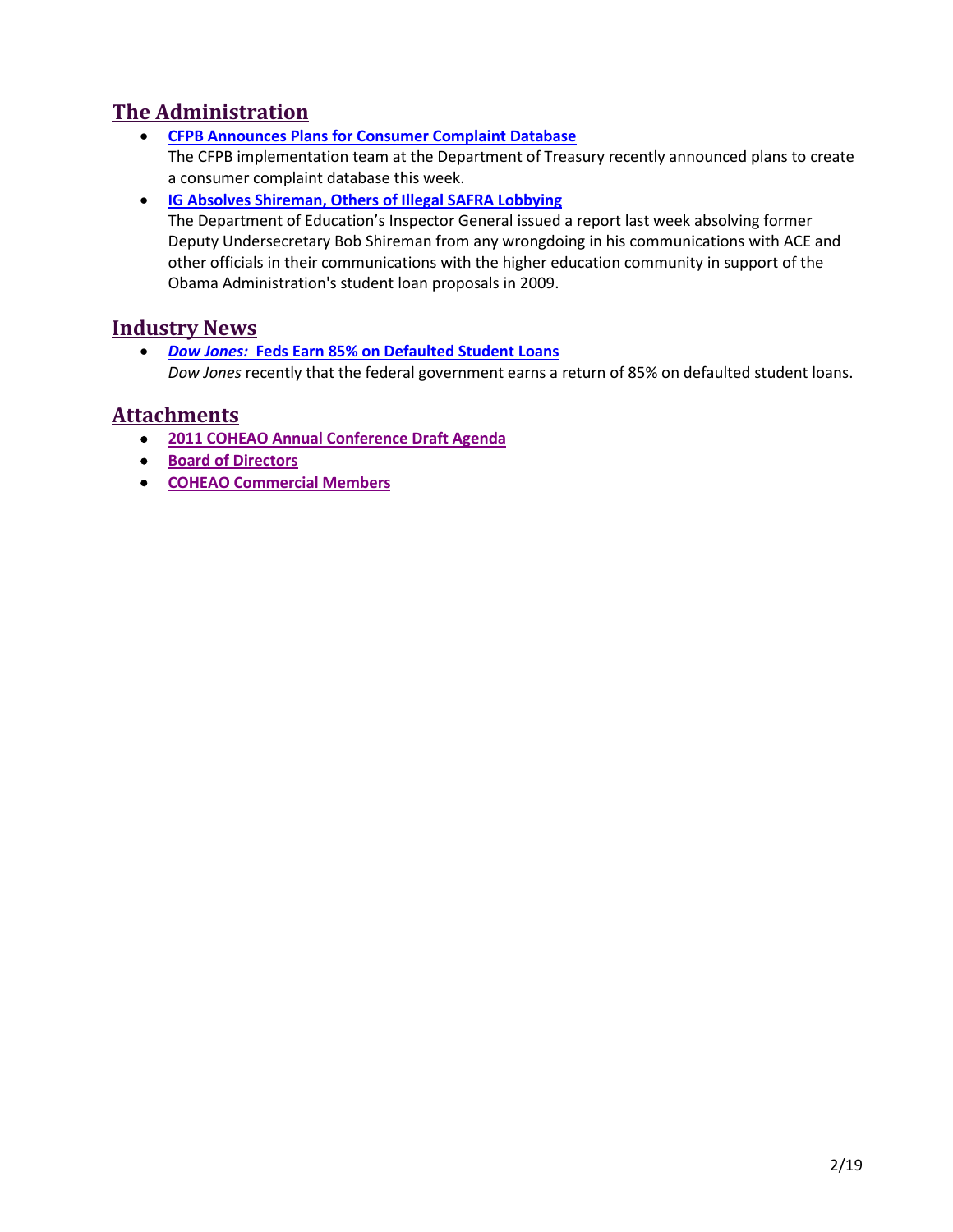# <span id="page-2-1"></span>**COHEAO News**

### <span id="page-2-0"></span>**COHEAO Annual Conference Just Around the Corner**

This is the last edition of *The Torch* before the 2011 Annual COHEAO Conference. If you have yet to register, there is still time to do so by visiting:

**[https://netforum.avectra.com/eWeb/DynamicPage.aspx?Site=COHEAO&WebCode=EventList&FromSear](https://netforum.avectra.com/eWeb/DynamicPage.aspx?Site=COHEAO&WebCode=EventList&FromSearchControl=Yes) [chControl=Yes](https://netforum.avectra.com/eWeb/DynamicPage.aspx?Site=COHEAO&WebCode=EventList&FromSearchControl=Yes)**

Congressman Tim Bishop (D-NY) will be a keynote speaker at the upcoming Annual Conference. A former financial aid director, Bishop is a longtime supporter of the Perkins Loan Program, and considered a leading authority in Congress on higher education issues.

Scheduled for the morning of Tuesday, January 25, Congressman Bishop will provide you with a first-hand account of the 112<sup>th</sup> Congress and offer his insights on what needs to be done in Congress to preserve and improve the Perkins Loan Program.

Set for January 23-26, this conference will provide an outlook on student lending, student aid, and higher education policy issues in the  $112<sup>th</sup>$  Congress. In addition to updates and perspectives from Washington D.C., this event will also offer insights from best practices in a variety of areas of campus-based tuition financing.

An agenda is available on the registration website (click on 2011 Annual Conference Information on the left). A few highlights are listed below:

- **Congressman Tim Bishop (D-NY)** will provide his insights on student aid programs, particularly Perkins Loans, the 112<sup>th</sup> Congress and higher education, as well as a first-hand account of one of the closest election races this year.
- **NASFAA President Justin Draeger** will provide our luncheon address, offering his insights on the priorities and plans of financial aid administrators.
- **Gail McLarnon of the U.S. Department of Education** will provide an update. McLarnon's session will cover a great deal of activity at the Department in 2010 as well as an outlook for 2011, including the Administration's plans for the Perkins Loan Program
- **Amy Bizar of TERI and Jeane Olson of Northern Arizona University** will discuss bankruptcy and tuition accounts.
- **Tom Cox of FAMS and Tim Fitzgibbon of NCHELP** will discuss the new Consumer Financial Protection Bureau and its impact on campuses.
- **COHEAO Executive Director Harrison Wadsworth** will provide a legislative update. Wadsworth's presentation will address COHEAO's priorities and strategy for the Perkins Loan Program and issues related to consumer finance that affect campus operations.

In addition to the sessions highlighted above, the COHEAO Annual Conference will feature program sessions on the HHS loan programs, the Consumer Financial Protection Bureau (CFPB), NSLDS, and many more!

Also, building off of our success at the Mid-Year Conference in Chicago, several COHEAO task forces plan to have roundtable discussions as part of this conference. The A/R Management Task Force kicks things off with a meeting at 4 PM on January 23 with the Perkins Task Force and Financial Literacy Task Force hosting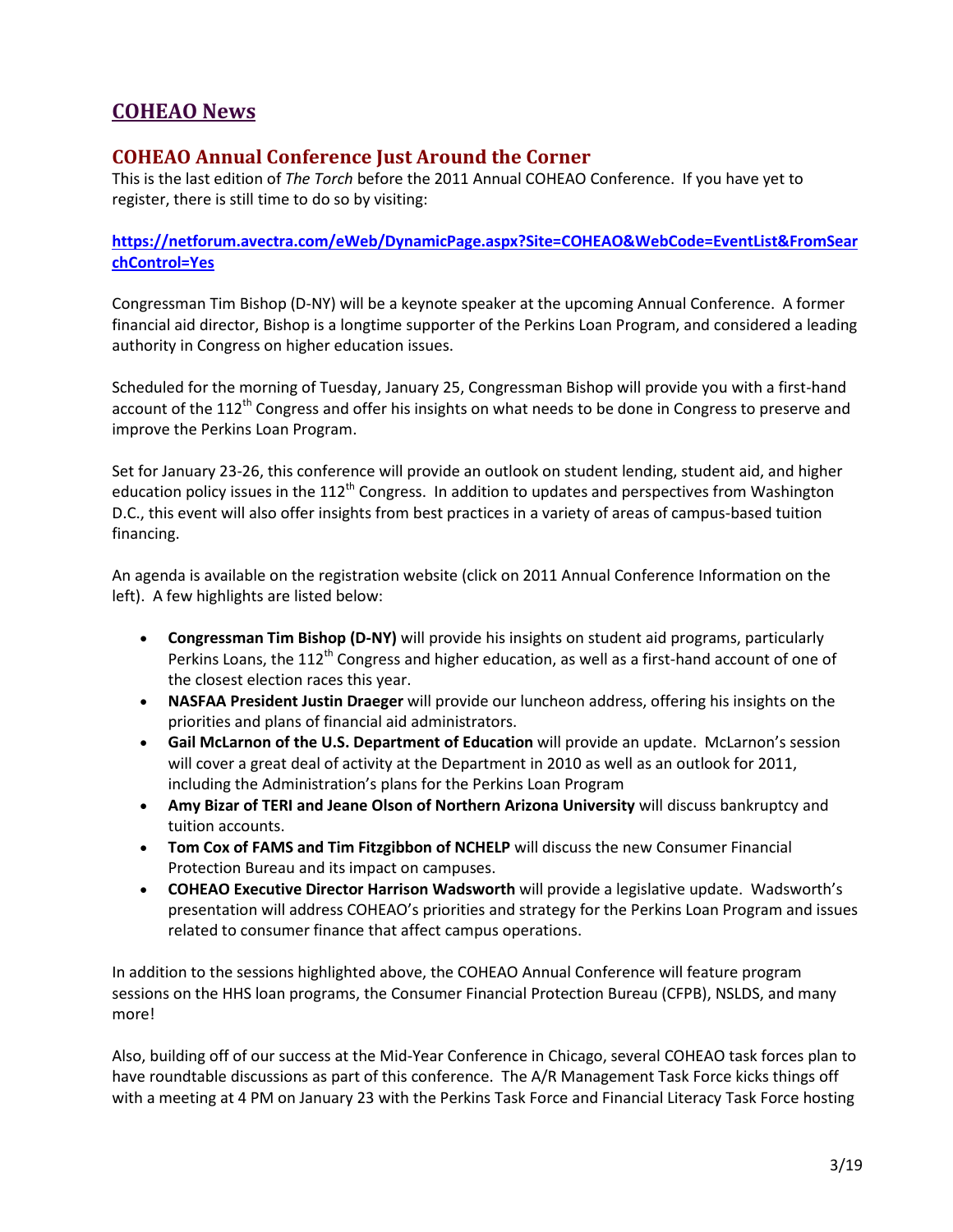roundtable discussions during breakfast throughout the week. If you would like more information on any of the COHEAO Task Forces, please email Wes Huffman [\(whuffman@wpllc.net\)](mailto:whuffman@wpllc.net). For more information on COHEAO, visi[t www.coheao.org.](http://mail.wpllc.net/exchweb/bin/redir.asp?URL=http://www.coheao.org)

### <span id="page-3-0"></span>**Annual Conference: It's Time to Make Appointments on the Hill for Tuesday**

As always, visits to Capitol Hill are also a key component of the COHEAO Annual Conference. Attendees should contact representatives and senators from their state to make appointments. More information will be coming out early next week. Additionally, in order to help you become a better advocate for the Perkins Loan Program and other issues, we have a special session with the University of California's Carolyn Henrich and the Committee for Education Funding's Joel Packer scheduled just before the time we have set aside for attendees to visit with their legislators.

If you have any questions on making appointments with your legislators, particularly after next week's notice, please feel free to direct them to a COHEAO Board of Directors member or to Wes Huffman [\(whuffman@wpllc.net,](mailto:whuffman@wpllc.net) 202.289.3910)

# <span id="page-3-1"></span>**The 2011-2012 COHEAO Scholarship Application Now Available**

The 2011-2012 COHEAO Scholarship is now available [online.](http://www.coheao.org/scholarship/default.asp) Please remember the lone fundraiser for this program is the Silent Auction at the COHEAO Annual Conference. If you would like to donate an item, but have questions as what to bring to the Annual Conference, or are unable to attend this year's conference, please contact Wes Huffman.

COHEAO annually awards scholarships to undergraduate students who attend COHEAO member institutions. Our scholarship program was established in 1994 to help students who seek higher education. Scholarship recipients are chosen by the Scholarship Selection Committee made up of representatives from COHEAO member institutions.

On an annual basis, COHEAO is pleased to award up to three scholarships based on applicants and dollars available in the scholarship fund. The COHEAO application cycle is as follows:

- COHEAO applications are available on our Web site in January;
- All applications must be postmarked by the application deadline of March 18, 2011;
- All applications should be mailed to: COHEAO, 1101 Vermont Ave. NW, Suite 400, Washington, DC 20005; and
- All scholarships will be awarded no later than June 15, 2011.

The eligibility requirements for applicants for the 2011-2012 academic year are as follows:

- Applicants must be U.S. citizens;
- Applicants must attend a COHEAO Member School;
- Applicants must have a minimum GPA of 3.75 on a 4.0 scale;
- Only undergraduate students who are entering their sophomore, junior, or senior year are eligible to apply: freshmen in 2011-2012 and graduate students are not eligible;
- Only one scholarship per family per academic year will be awarded; and
- COHEAO primary and associate members and their immediate family members are not eligible for COHEAO scholarships.

The COHEAO application consists of four parts: the application (available only on our Web site), a reference letter, an essay/testimonial, and academic transcripts.

If you have any questions on the COHEAO scholarship, please feel free to contact Wes Huffman.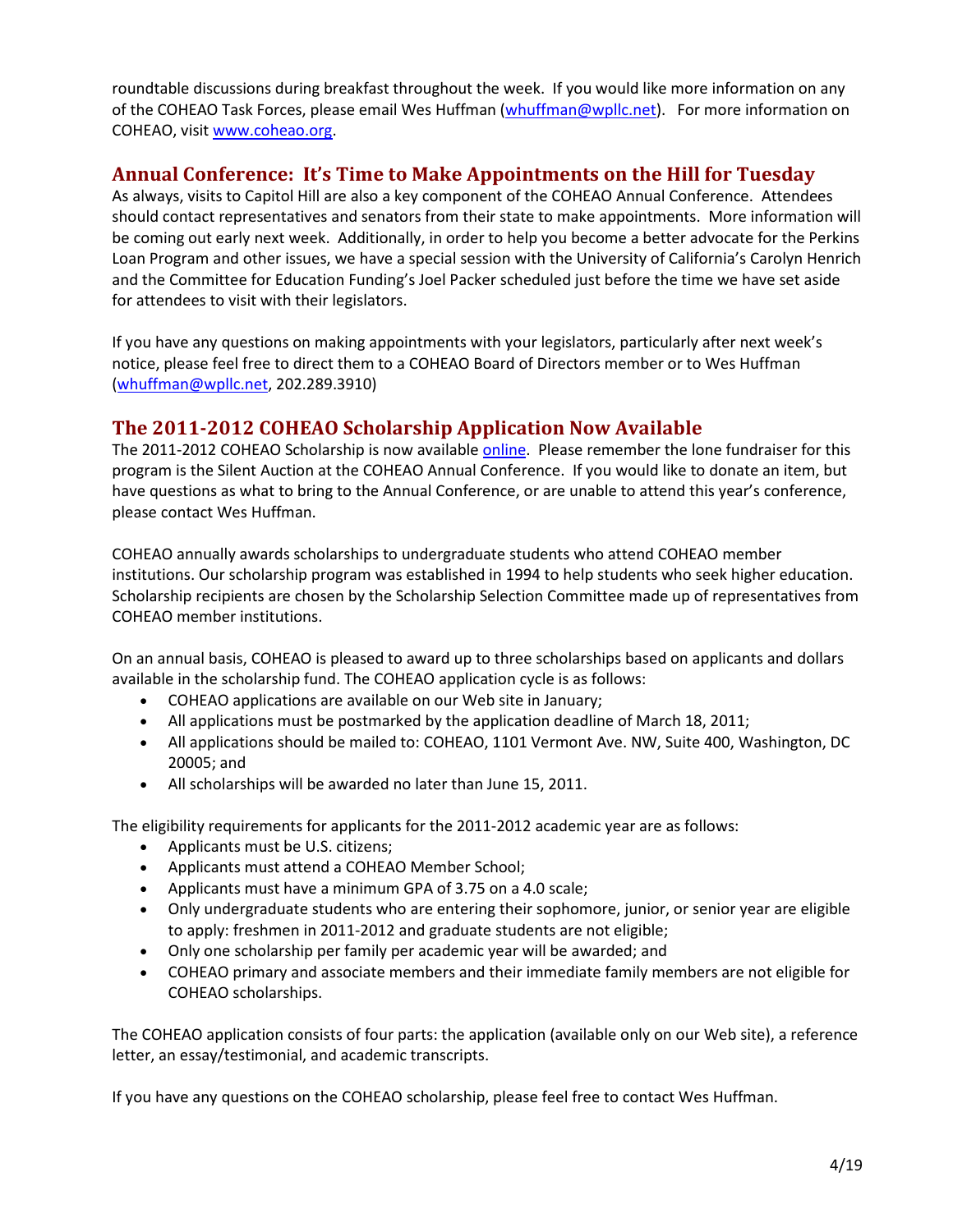### <span id="page-4-0"></span>**New Section for** *The Torch***: Employment Opportunities**

COHEAO is pleased to announce we will be publishing a new section promoting job opportunities in *The Torch.* If your organization has a job announcement of interest to COHEAO members, please send it to Wes Huffman [\(whuffman@wpllc.net\)](mailto:whuffman@wpllc.net) for posting in the new Employment Opportunities section.

### **The Congress**

#### <span id="page-4-1"></span>**112th Congress Begins**

Although this week was nearly entirely focused on the tragedy in Tucson and last week's events were largely ceremonial in nature, the  $112^{th}$  Congress is officially underway.

On January 4, Minority Leader Nancy Pelosi (D-CA) handed the gavel signifying majority status to newly elected Speaker of the House John Boehner (R-OH). On the Senate side of the Capitol, where 16 new Senators took a similar oath of office, Senator Harry Reid (D-NV) retained his role as Majority Leader, though his caucus shrank to 53 Members, while Minority Leader Mitch McConnell (R-KY) added 6 seats to the Republican roster for a total of 47.

The first act of the 112<sup>th</sup> Congress in the House of Representatives was the adoption of new procedures that will have a dramatic effect on how the House conducts the people's business. Committees in the House will shrink in numbers, as will their budgets, and Speaker Boehner pledged a more transparent, open process of governing.

Moving forward, all legislation must be posted online for at least three days before floor consideration. Legislation that proposes increasing federal spending must be matched by cuts in other discretionary accounts, a change from "pay-go" to "cut-go," meaning that raising taxes is off the table in terms of paying for new spending. All bills must cite Constitutional authority in their text before they can be debated on the House Floor. In the first week of Congress, Boehner reiterated his pledge to cut \$100 billion in domestic spending, but did concede that Republicans may not be able to reach that goal in the current fiscal year, which will be almost half over by the time such legislation would pass.

In addition to the swearing in of Boehner as speaker of the House, Committee Chairman took their posts this week. On the Education and the Workforce Committee, which Republicans renamed from Education and Labor, Rep. John Kline (R-MN) officially became the Chairman.

Also of note, several Subcommittee Chairs were officially named this week, including Rep. Virginia Foxx (R-NC) as Chair of the Subcommittee on Higher Education, Lifelong Learning and Competitiveness. In an interview with the *Chronicle of Higher Education*, Fox said she was "excited to roll up my sleeves and work toward making our higher-education system even better while carefully stewarding taxpayer dollars."

Foxx, a former professor and community college administrator, also said she was very concerned with the SAFRA legislation because it removed "choice, competition, and innovation from student lending" and promised hearings in her subcommittee to make "improvements to a very flawed law."

Foxx is also said to be sympathetic to for-profit education providers. Her interview with the *Chronicle* gave no indication of her views on the gainful employment issue, but Harris Miller of America's Private Sector Colleges and Universities did state she has previously "shown a lot of interest in our sector."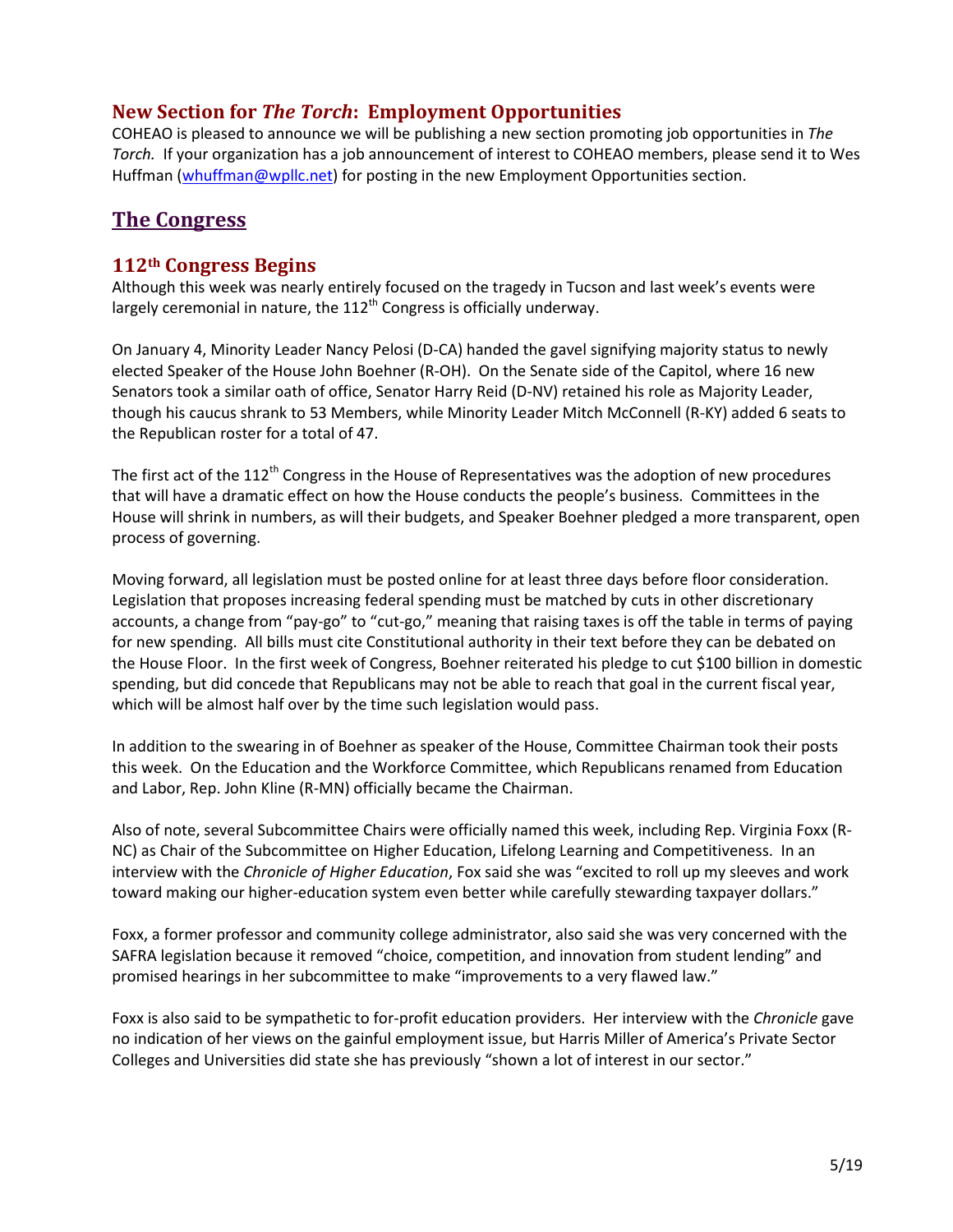Foxx previously served on the Committee from 2004-2008, but then left for the House Rules Committee. She returned to Education and the Workforce to chair the higher education subcommittee this Congress, a position she admits she did not actively seek.

To an interview with Rep. Foxx from *Inside Higher Ed*, visit:

**[http://www.insidehighered.com/news/2011/01/14/interview\\_with\\_virginia\\_foxx\\_new\\_head\\_of\\_house](http://www.insidehighered.com/news/2011/01/14/interview_with_virginia_foxx_new_head_of_house_higher_education_subcommittee) [\\_higher\\_education\\_subcommittee](http://www.insidehighered.com/news/2011/01/14/interview_with_virginia_foxx_new_head_of_house_higher_education_subcommittee)**

To view an article from the *Chronicle of Higher Education* on the interview with Rep. Foxx, visit: **<http://chronicle.com/article/Critic-of-Obama-Policies-Will/125802/>** (subscription required).

#### **Committee Assignments Continue**

House Republicans and Democrats continued to announce committee and subcommittee assignments last week.

On the Education and the Workforce Committee, Republicans added four new Members. Three freshmen—Rep. Martha Roby (AL), Rep. Trey Gowdy (SC), Rep. Dennis Ross (FL)—and Rep. Joe Wilson (SC) were named to the Committee in the 112th Congress.

House Appropriations Chairman Hal Rogers named subcommittee assignments and lead staffers. Steve Crane, who served as lead staff for the minority on the subcommittee last Congress, is the top Labor-HHS-ED staffer. Additionally, John Martens, who also had a similar role for the minority last Congress, will serve as the lead staffer on the Financial Services and General Government Appropriations Subcommittee, a subcommittee that may increase in power as Republicans look to minimize the impact of Dodd-Frank.

Republican Members on the Labor-HHS-Education Subcommittee are listed below:

*Dennis Rehberg (R-MT), Chairman Jerry Lewis (R-CA) Rodney Alexander (R-LA) Jack Kingston (R-GA) Kay Granger (R-TX) Mike Simpson (R-ID) Jeff Flake (R-AZ) Cynthia Lummis (R-WY)*

Additionally, Democrats named their appropriators and subcommittee Ranking Members this week. The number of Democrats was trimmed to 21, meaning that five returning Members are no longer on the Committee.

Rep. Rosa DeLauro (D-CT) was named the Ranking Member on the Labor-HHS-ED Subcommittee. Rep. Nita Lowey (D-NY) was next in line in terms of seniority, but Lowey decided to remain on the State and Foreign Operations Subcommittee. The full list of House Democratic Appropriations Committee members is included below:

*Norm Dicks, Wash. – Ranking Member Marcy Kaptur, Ohio Peter J. Visclosky, Ind. Nita M. Lowey, N.Y. José E. Serrano, N.Y.*

*Rosa DeLauro, Conn. (LHHS Ranking) James P. Moran, Va. John W. Olver, Mass. Ed Pastor, Ariz. David E. Price, N.C.*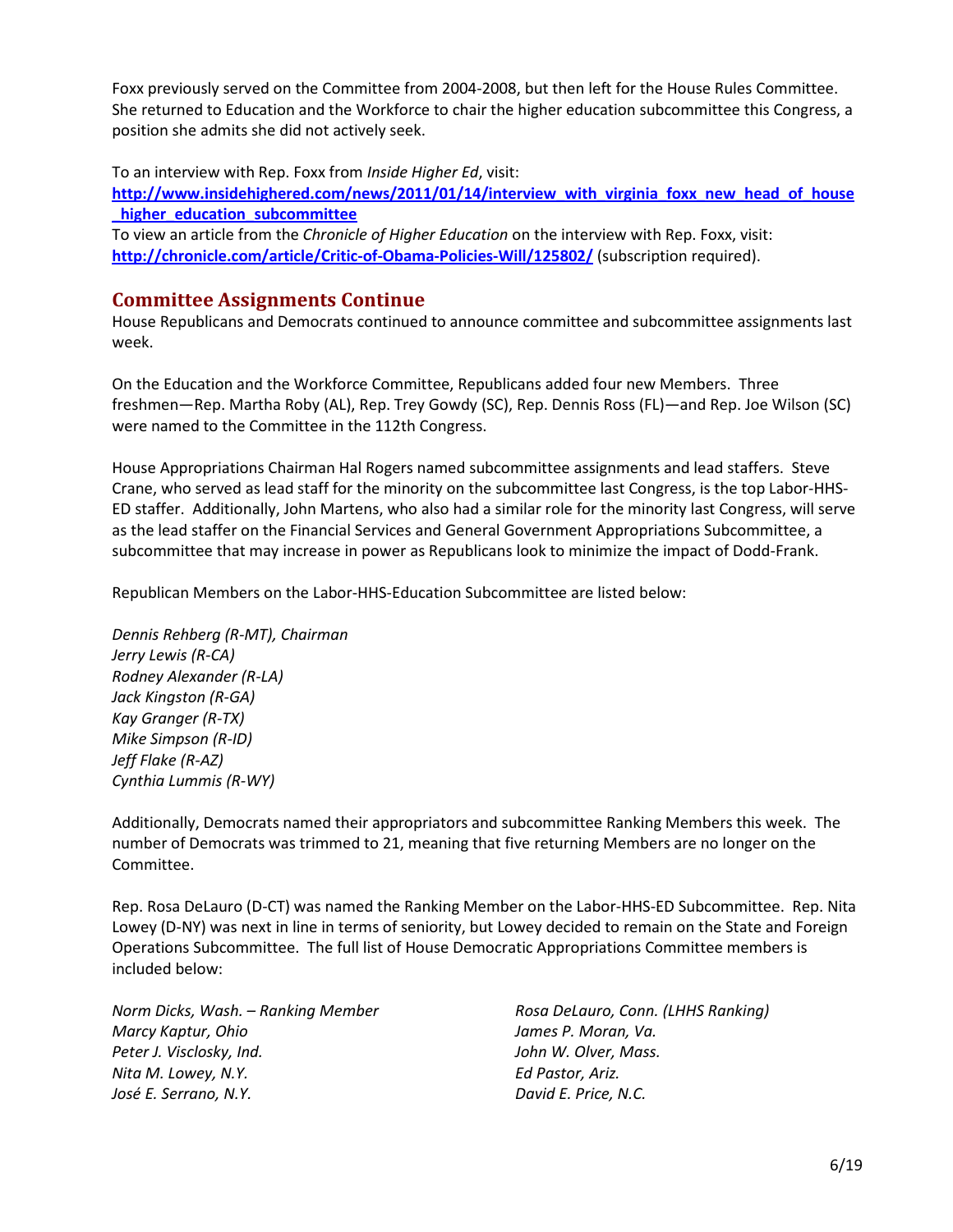*Maurice D. Hinchey, N.Y. Lucille Roybal-Allard, Calif. Sam Farr, Calif. Jesse L. Jackson Jr., Ill. Chaka Fattah, Pa. Steven R. Rothman, N.J.*

*Sanford D. Bishop Jr., Ga. Barbara Lee, Calif. Adam B. Schiff, Calif. Michael M. Honda, Calif. Betty McCollum, Minn.*

#### <span id="page-6-0"></span>**CUTS Act Seeks to Eliminate Administrative Payments**

Rep. Kevin Brady (R-TX) introduced the CUTS Act this week. The bill reduces federal spending by \$153 billion, an amount Brady describes as a "down payment on getting America's financial books in order. "

Many of the savings items were identified by the recent bi-partisan deficit reduction commission. Among the items proposed by the commission and incorporated into the legislation is the elimination of administrative payments in the Pell Grant and campus-based aid programs. Brady's materials on the program cite the following excerpt from the Simpson-Bowles Commission report:

*Under certain campus-based aid programs - the Federal Supplemental Educational Opportunity Grant Program, the Federal Perkins Loan Program, and the Federal Work-Study Program - institutions can use up to 5 percent of program funds to cover the administrative costs of administering the programs, distributing the funds, or both. Under the Federal Pell Grant Program, the federal government pays schools \$5 per grant*  to reimburse administrative costs. It has been argued that schools already benefit greatly from participating *in federal student aid programs, before receiving administrative fees, because the aid makes attendance more affordable."*

The budgetary impact of this individual elimination is incredibly small in terms of the overall federal budget deficit; estimates project the savings at \$40 million per year over five years. Sen. Tom Coburn (R-OK) actually attempted to include this as an amendment to the tax cut compromise late last year, but that effort failed.

# <span id="page-6-1"></span>**Increased Speculation on Cuts to Pell Grants, But Timing Presents Problem for Deficit Hawks**

The Pell Grant Program received a much needed infusion of funding in the continuing resolution (CR) the 111<sup>th</sup> Congress passed just before the end of the year. The CR contained \$5.7 billion for the program, which has largely been interpreted as funds to provide for a maximum award of \$5,550, covering the Pell Grant "shortfall" for the 2011-2012 year.

However, there has been some talk of a possible funding cut for the program in FY2011. For instance, Sen. Lamar Alexander (R-TN) has said that "everything is on the table" in terms of cutting spending, even programs with widespread bipartisan support, such as Pell. In this scenario, the \$5.7 billion provided by the CR would simply be put toward the overall discretionary costs of the program.

According to aides for Sen. Tom Harkin (D-IA), who chairs both the HELP Committee and the Labor-HHS-Education Appropriations Subcommittee, Senate Majority Leader Mitch McConnell (R-KY) and Appropriations Ranking Member Thad Cochran (R-MS) agreed to include the Pell funding in the CR with the understanding that it was to cover the existing shortfall and preserve the maximum award and current eligibility requirements. However, McConnell's staff denies any such agreement, while Cochran's aides acknowledge there may been some sort of understanding, but House Republicans need the opportunity to weigh-in.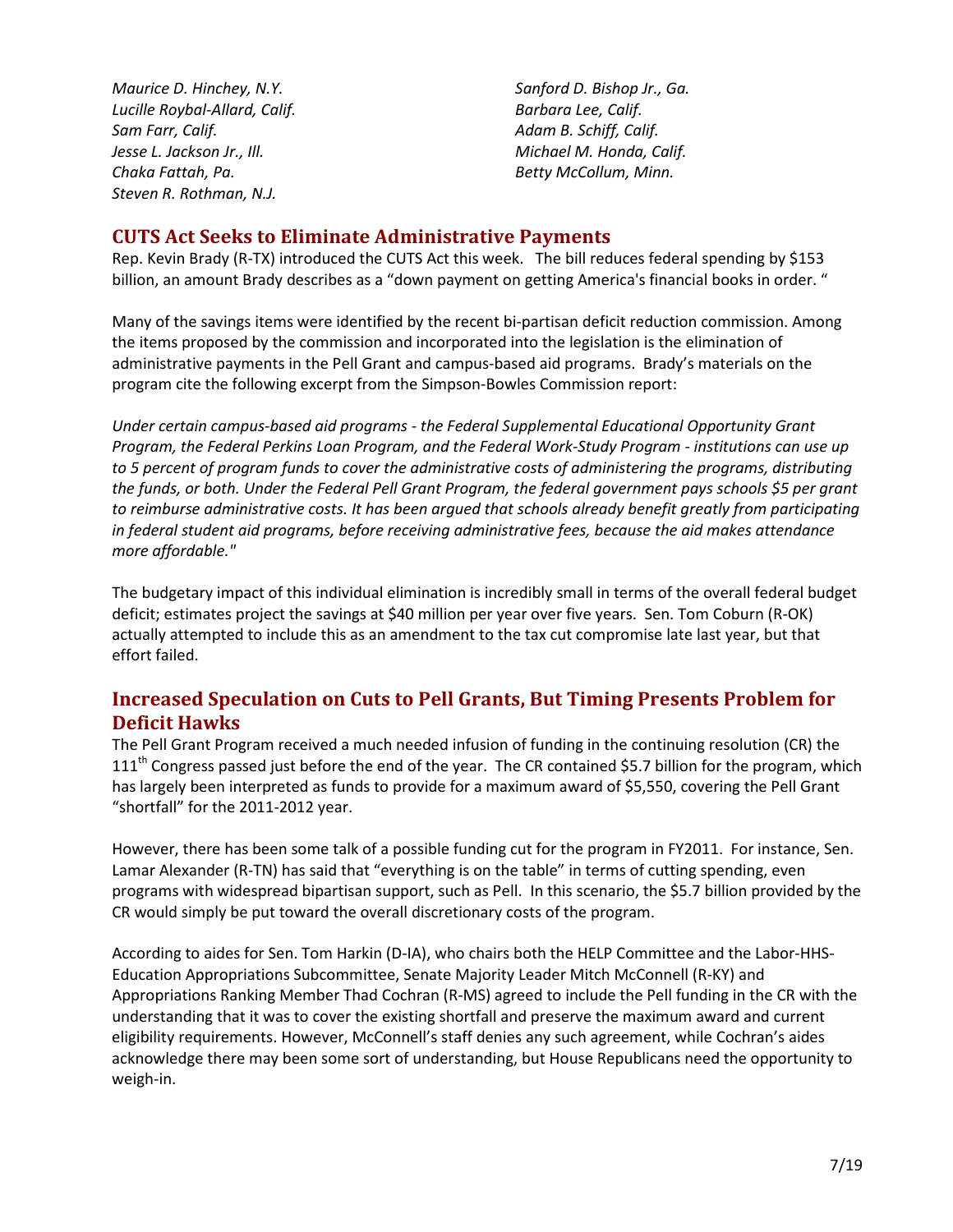House Republicans have said they intend to cut \$100 billion in discretionary spending from last year's budget. However, Speaker John Boehner (R-OH) has recently pulled back from that figure, noting CRs will have funded the government through nearly half of FY2011 when the current resolution expires on March 4, and has set a new target of \$50-\$60 billion in discretionary cuts this year.

Despite all of the talk over cutting funds for the FY2011, Congress will not want to create a scenario where colleges provide students with anticipated award amounts, only to later inform them the awards are less than expected, or worse, no longer qualify. As HEA requires the Department of Education to publish the maximum award amount on February 1, which colleges will then use to inform students of their awards, and Congress will have not been able to address the remainder of FY2011 spending at the time, it seems highly unlikely that award amounts for FY2011 will be impacted.

# **The Administration**

### <span id="page-7-0"></span>**CFPB Announces Plans for Consumer Complaint Database**

The CFPB implementation team at the Department of Treasury recently announced plans to create a consumer complaint database. The announcement was made via a *Federal Register* notice earlier this week.

The CFPB is seeking comments on the proposed database system by February 9. The notice also indicates the system will go live on February 9, "unless the comments received result in a contrary determination."

The following is identified as the "purpose" of the database in the *Register* notice:

*The information in the system is being collected to enable the CFPB Implementation Team to collect, respond to, and refer complaints or inquiries regarding consumer financial products or services. The system serves as a record of the complaint or inquiry, and is used for collecting complaint or inquiry data; responding to or referring the complaint or inquiry; aggregating data that will be used to inform her functions of the CFPB Implementation Team and, as appropriate, other agencies and/or the public; and preparing reports as required by law. This system consists of complaints or inquiries received by the CFPB Implementation Team or other entities and information concerning responses to or referrals of these complaints or inquiries, as appropriate.*

The notice also lists the following examples of a disclosure of data from the proposed database, under the heading of "Routine uses of records maintained in the system, including categories of users and the purposes of such uses:"

- *1) An entity that is the subject of the complaint or inquiry;*
- *2) A court, magistrate, or administrative tribunal in the course of presenting evidence, including disclosures to opposing counsel or witnesses in the course of civil discovery, litigation, or settlement negotiations;*
- *3) A court, magistrate, or administrative tribunal pursuant to an order of a court of competent jurisdiction, where relevant or potentially relevant to a proceeding, or in connection with criminal law proceedings;*
- *4) Third parties to the extent necessary to obtain information needed for a response to or referral of a complaint or inquiry;*
- *5) Appropriate law enforcement agencies or authorities in connection with the investigation and/or prosecution of alleged civil, criminal, and administrative violations;*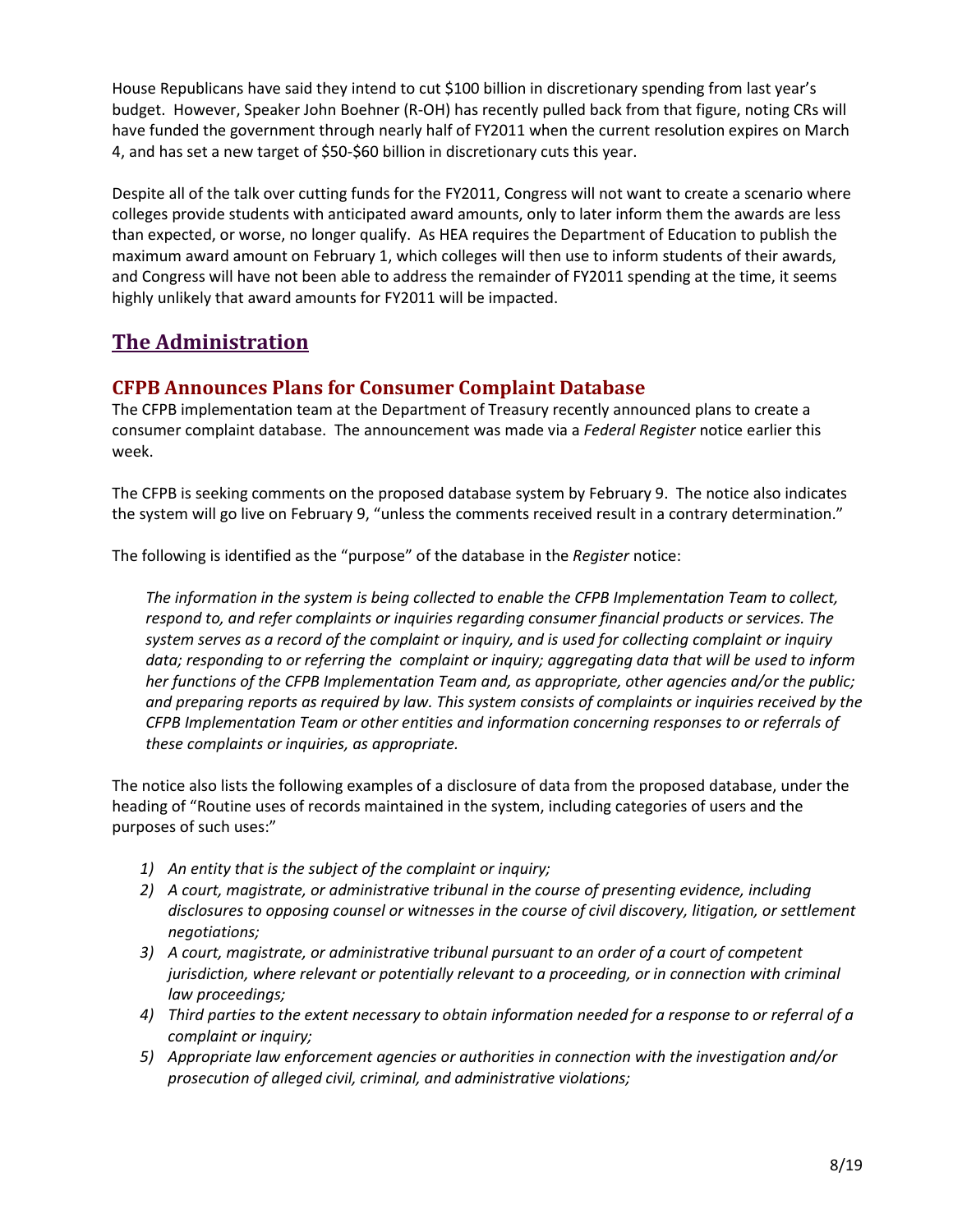- *6) A congressional office in response to an inquiry made at the request of the individual to whom the record pertains;*
- *7) The appropriate governmental, Tribal, self-regulatory or professional organizations if that organization has jurisdiction over the subject matter of the complaint or inquiry, or over the entity that is the subject of the complaint or inquiry;*
- *8) Another Federal agency to (a) permit a decision as to access, amendment or correction of records to be made in consultation with or by that agency, or (b) verify the identity of an individual or the accuracy of information submitted by an individual who has requested access to or amendment or correction of records;*
- *9) Other Federal and nonfederal governmental supervisory or regulatory authorities when the subject matter is within such other agency's jurisdiction;*
- *10) The U.S. Department of Justice (``DOJ'') for its use in providing legal advice to the Treasury or in representing the Treasury in a proceeding before a court, adjudicative body, or other administrative body before which the Treasury is authorized to appear, where the use of such information by the DOJ is deemed by the Treasury to be relevant and necessary to the litigation, and such proceeding names as a party or interests:*
	- *a. The Treasury or any component thereof;*
	- *b. Any employee of the Treasury in his or her official capacity;*
	- *c. Any employee of the Treasury in his or her individual capacity where DOJ has agreed to represent the employee; or*
	- *d. The United States, where the Treasury determines that litigation is likely to affect the Treasury or any of its components.*
- *11) The National Archives and Records Administration for use in records management inspections;*
- *12) A contractor or agent who needs to have access to this system of records to perform an assigned activity;*
- *13) Appropriate agencies, entities, and persons when (a) the Treasury suspects or has confirmed that the security or confidentiality of information in the system of records has been compromised; (b) the*
- *14) Treasury has determined that as a result of the suspected or confirmed compromise there is a risk of harm to economic or property interests, identity theft or fraud, or harm to the security or integrity of this system or other systems or programs (whether maintained by the Treasury or another agency or entity) that rely upon the compromised information; and (c) the disclosure made to such agencies, entities, and persons is reasonably necessary to assist in connection with the Treasury's efforts to respond to the suspected or confirmed compromise and prevent, minimize, or remedy such harm;*
- *15) Prudential regulators (including without limitation Federal banking agencies and the National Credit Union Administration), the Federal Trade Commission, other Federal agencies, and State agencies, for the purpose of facilitating the activities described in 12 U.S.C. 5493(b)(3)(D) concerning consumer financial products and services complaints;*
- *16) Government agencies and the public, in the form of analytic and statistical reports, summaries, or extracts in which individual identities are not revealed, in order to provide information about trends and patterns derived from information contained in complaint records; and*
- *17) Persons determined to be complainants and/or victims, to the extent the Treasury deems necessary, at its discretion, in order to provide such persons with information concerning the progress and/or results of the investigation or case arising from the matters of which they complained and/or of which they were a victim.*

Comments should be sent to Claire Stapleton, Consumer Financial Protection Bureau Implementation Team, 1801 L Street, NW., Washington, DC 20036. They are due no later than February 9. To read the full announcement, visit: <http://edocket.access.gpo.gov/2011/2011-217.htm>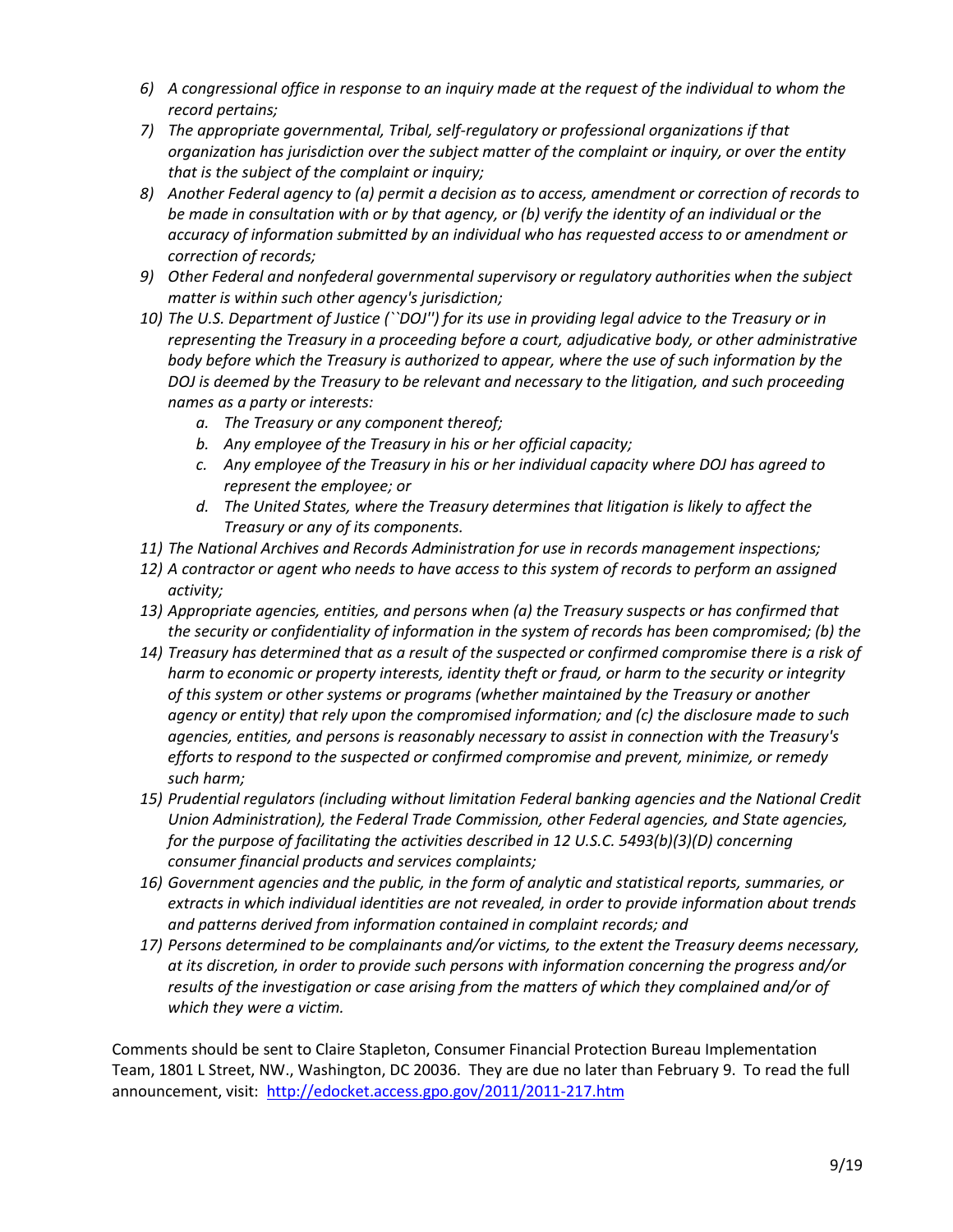# <span id="page-9-0"></span>**IG Absolves Shireman, Others of Illegal SAFRA Lobbying**

The Department of Education's Inspector General issued a report last week absolving former Deputy Undersecretary Bob Shireman from any wrongdoing in his communications with ACE and other officials in their communications with the higher education community in support of the Obama Administration's student loan proposals in 2009. The report states Administration officials did not explicitly ask others to lobby Congress on its behalf and the prohibition on lobbying by federal agencies is understood to cover large scale, public grassroots campaigns.

The report does examine a series of email exchanges between ACE and the Department which provide an interesting look at the relationship between the administration and the higher education community, particularly ACE, on the student loan proposal. The ACE official referenced is Terry Hartle. The NAICU officials referenced are Sarah Flanagan and David Warren (the president). The Administration officials are likely James Kvaal, who replaced Shireman at ED last July, and Robert Gordon at OMB. The identity of a third administration official is unclear.

One final point of interest—there is a reference that seems to say that Shireman moved to FSA in July. He is not listed in the current ED employee directory, so he may have worked as a consultant, or this reference could be an error.

To view the full IG report, visit: <http://www2.ed.gov/about/offices/list/oig/aireports/i13k0003.pdf> To view an Inside Higher Ed article on the report, visit: <http://tinyurl.com/27yrv5m>

# **Industry News**

#### <span id="page-9-1"></span>*Dow Jones:* **Feds Earn 85% on Defaulted Student Loans**

*Dow Jones* recently that the federal government earns a return of 85% on defaulted student loans. In fact, according to Mark Kantrowitz, who was quoted in the article, the government earns more on a defaulted loan than many of those repaid on standard terms. *Dow Jones* reports:

*According to Kantrowitz, the government stands to earn \$2,010.44 more in interest from a \$10,000 loan that defaulted than if it had been paid in full over a 20-year term, and \$6,522.00 more than if it had been paid back in 10 years.*

The article also notes that banks "often retrieve less than 10 cents on the dollar from overdue credit cards" and suggests it places the Education Department in an "awkward position" as it seeks to crack-down on forprofit colleges, partly under the guise of protecting taxpayer dollars. However, Department spokesman Justin Hamilton said students at for-profit colleges are often "left with the debt and questionable job prospects, and it's financed with taxpayer dollars."

Hamilton was also dismissed of claims of perverse economic incentives, stating default and delinquency prevention activities were "baked into" the contracts of the Title IV Servicers (TIVAS). However, Kantrowitz indicated the recovery rate would need to be below 50% in order for the government to earn more from default prevention than the defaults themselves.

To read the full article, visit: <http://online.wsj.com/article/SB10001424052748704723104576061953842079760.html>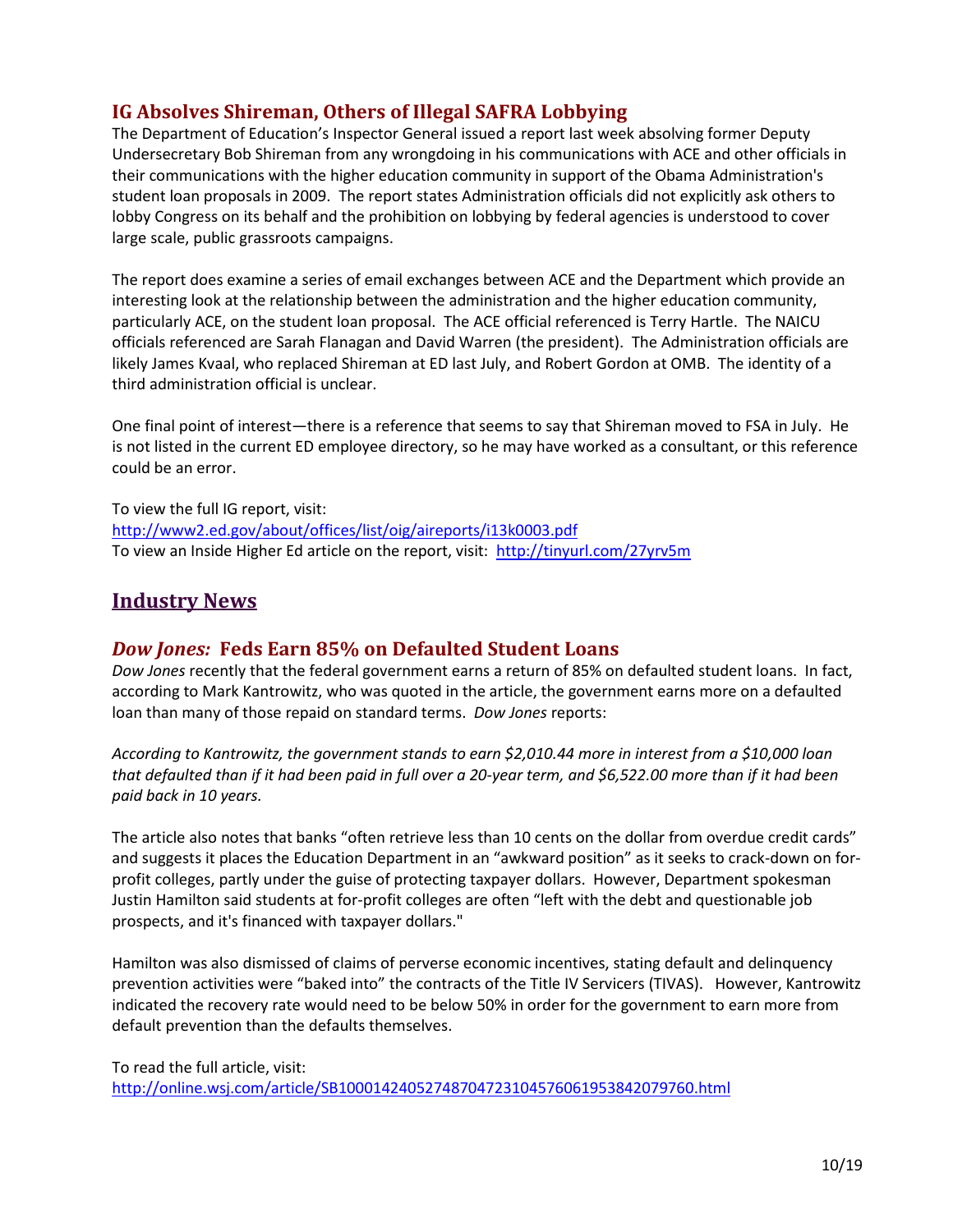

<span id="page-10-0"></span>**COHEAO Annual Conference Agenda 2011** *All Meetings and Sessions Are Located at the Ritz Carlton Pentagon City Hotel in Arlington, Virginia* 



### **Sunday, January 23rd, 2011**

- 8:30am-3:00pm Board of Directors Meeting
- 4:00pm–5:00pm Accounts Receivable Management Task Force Meeting *COHEAO's A/R Task Force will kick off the conference for many attendees. This meeting provides an opportunity for you to gather with your colleagues and discuss the multitude of issues, both in terms of policy and best practices, in campus accounts receivable management. All conference attendees are encouraged to attend this meeting.*
- 4:00pm-6:00pm Registration
- 6:00pm-8:00pm Welcoming Reception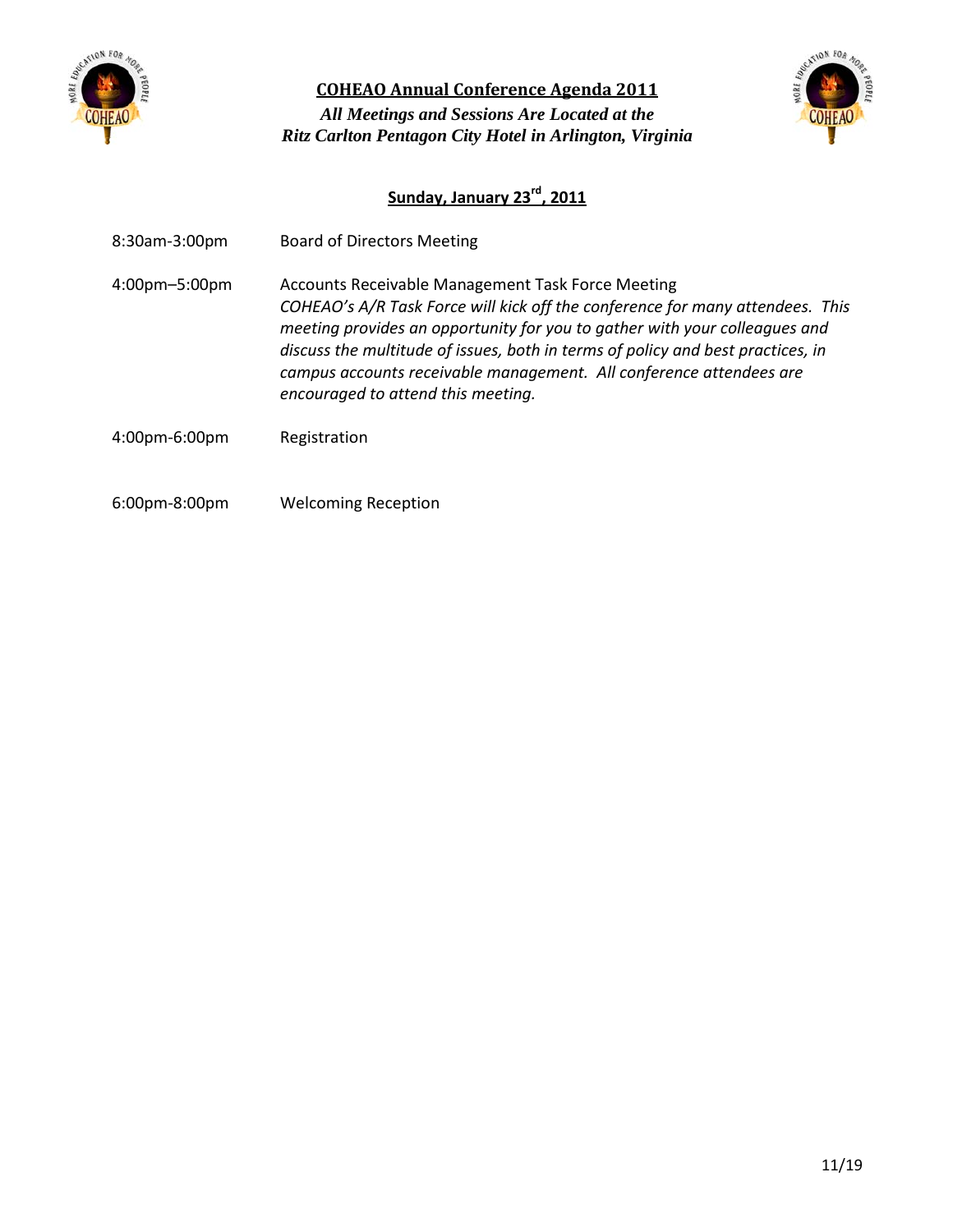# **Monday, January 24<sup>th</sup>, 2011**

| 7:30am-8:30am<br>7:30am-8:30am | <b>Breakfast</b><br><b>Commercial Members Meeting</b>                                                                                                                                                                                                                                                                                                                                                                                                           |
|--------------------------------|-----------------------------------------------------------------------------------------------------------------------------------------------------------------------------------------------------------------------------------------------------------------------------------------------------------------------------------------------------------------------------------------------------------------------------------------------------------------|
| 8:30am-8:45am                  | The President's Welcome                                                                                                                                                                                                                                                                                                                                                                                                                                         |
|                                | Speaker: Bob Perrin, COHEAO President                                                                                                                                                                                                                                                                                                                                                                                                                           |
| 8:45am-9:30am                  | Session: Legislative Update<br>With a new Congress just getting underway, Harrison Wadsworth, COHEAO's<br>Executive Director, will provide an outlook on what to look for from the $112^{th}$<br>Congress in terms of higher education and student lending issues.                                                                                                                                                                                              |
|                                | Speaker: Harrison Wadsworth, COHEAO Executive Director                                                                                                                                                                                                                                                                                                                                                                                                          |
| 9:30am-10:30am                 | Session: What's New in Gap Financing<br>Perkins Loans and institutional loan programs are critical piece of the gap<br>financing puzzle. This session will review the complete picture of the gap<br>financing landscape for the millions of students needing additional funds to<br>attend and remain at their school of choice. The session will cover alternative<br>loans, tuition payment plans, and other financing options for students and<br>families. |
|                                | Speakers: Tom Sakos, DeVry University<br>Kelly Reeher, Higher Education Services<br>Sherri Rhoads, Higher Education Services                                                                                                                                                                                                                                                                                                                                    |
| 10:30am-10:45am                | <b>Break</b>                                                                                                                                                                                                                                                                                                                                                                                                                                                    |
| 10:45am-11:45am                | Session: Collection Costs for Perkins and A/R<br>There are numerous federal and state laws dealing with imposing collection<br>costs on delinquent tuition and fee accounts. An experienced attorney will<br>provide a review and update to help you ensure you remain compliant                                                                                                                                                                                |
|                                | Speaker: David Stocker, Account Control Technology                                                                                                                                                                                                                                                                                                                                                                                                              |
| 11:45am-12:30pm                | Session: An Update from NSLDS<br>The National Student Loan Data System is an incredibly important tool for<br>campus loan administrators. A representative from NSLDS will provide an<br>update on new features and characteristics of the database                                                                                                                                                                                                             |
|                                | Speakers: Valerie Sherrer, U.S. Department of Education                                                                                                                                                                                                                                                                                                                                                                                                         |
| 12:30pm-1:45pm                 | Luncheon Address:                                                                                                                                                                                                                                                                                                                                                                                                                                               |
|                                | Speaker: NASFAA President Justin Draeger                                                                                                                                                                                                                                                                                                                                                                                                                        |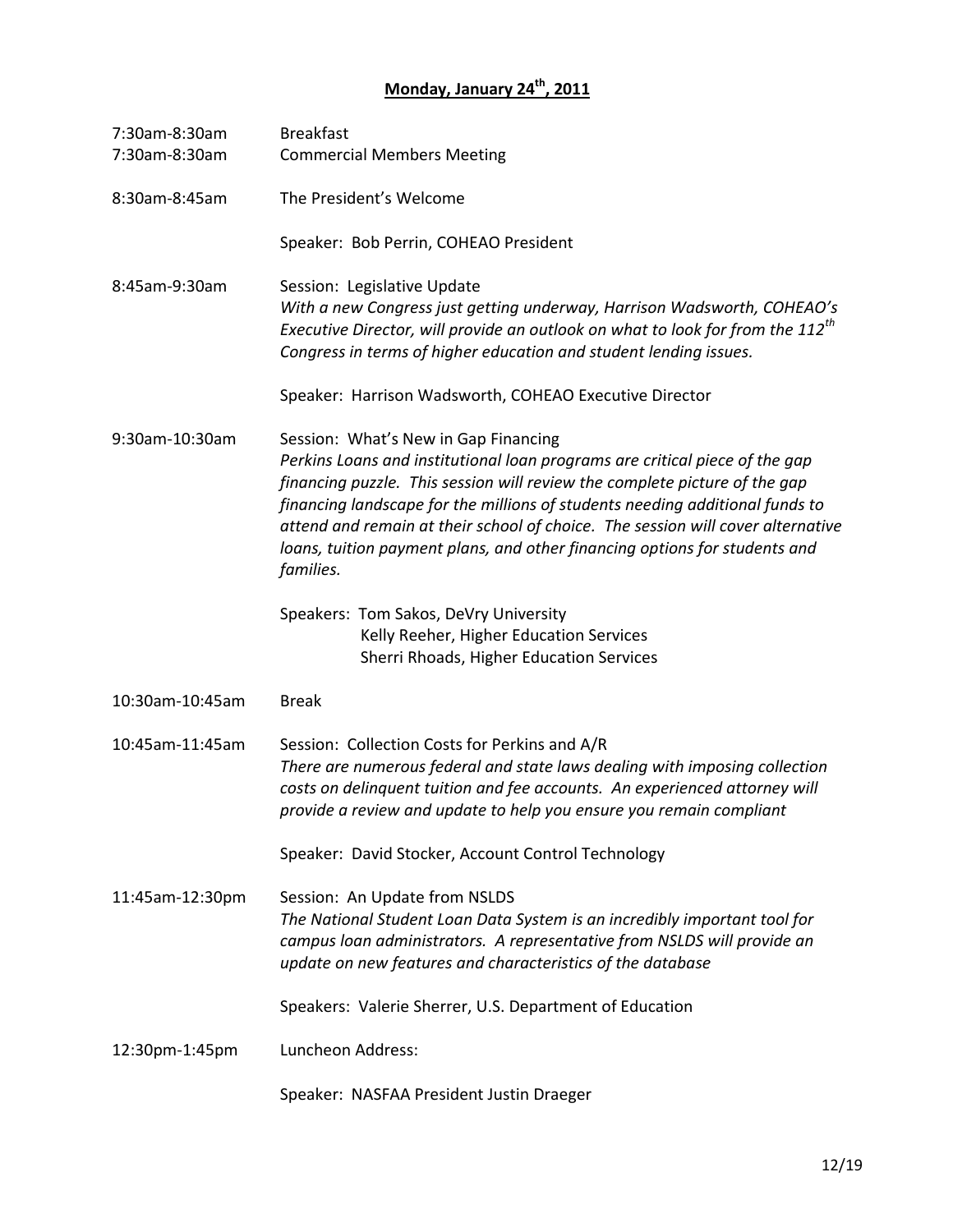| $1:45$ pm $-3:00$ pm | Session: Department of Education Update<br>With the conversion to 100% Direct Loan originations, the controversial<br>program integrity regulations, and other initiatives, 2010 was certainly a busy<br>year for the Department of Education and many of these issues will carry-over<br>to 2011. Gail McLarnon of the Department of Education will discuss what to<br>look for from the Department in the upcoming year and provide additional<br>insights on the future of the Perkins Loan Program.<br>Speaker: Gail McLarnon, U.S. Department of Education |
|----------------------|-----------------------------------------------------------------------------------------------------------------------------------------------------------------------------------------------------------------------------------------------------------------------------------------------------------------------------------------------------------------------------------------------------------------------------------------------------------------------------------------------------------------------------------------------------------------|
| 3:00pm-3:15pm        | <b>Dessert Break:</b>                                                                                                                                                                                                                                                                                                                                                                                                                                                                                                                                           |
| 3:15pm -4:00pm       | Session: Department of Health and Human Services Update<br>Between the application of the TILA regulations and some changes in the health<br>care reform bills that passed last year, the Health and Human Services Loan<br>Programs have undergone several changes in recent years. This session will<br>provide you with an update.<br>Speakers:                                                                                                                                                                                                              |
| 4:00pm -4:45pm       | Session: Understanding FERPA<br>Remaining compliant with privacy laws is always a concern for colleges and<br>universities, particularly in the bursar's, business, or student financial services<br>offices. This session will provide an update and helpful information on ensuring<br>your school (or clients) remain compliant with the Family Education Rights and<br>Privacy Act (FERPA).<br>Speakers: Ellen Campbell, Acting Director, U.S. Department of Education Family<br><b>Compliance Office</b>                                                   |
| 6:00pm-7:30pm        | Silent Auction and Reception to Benefit the COHEAO Scholarship Fund                                                                                                                                                                                                                                                                                                                                                                                                                                                                                             |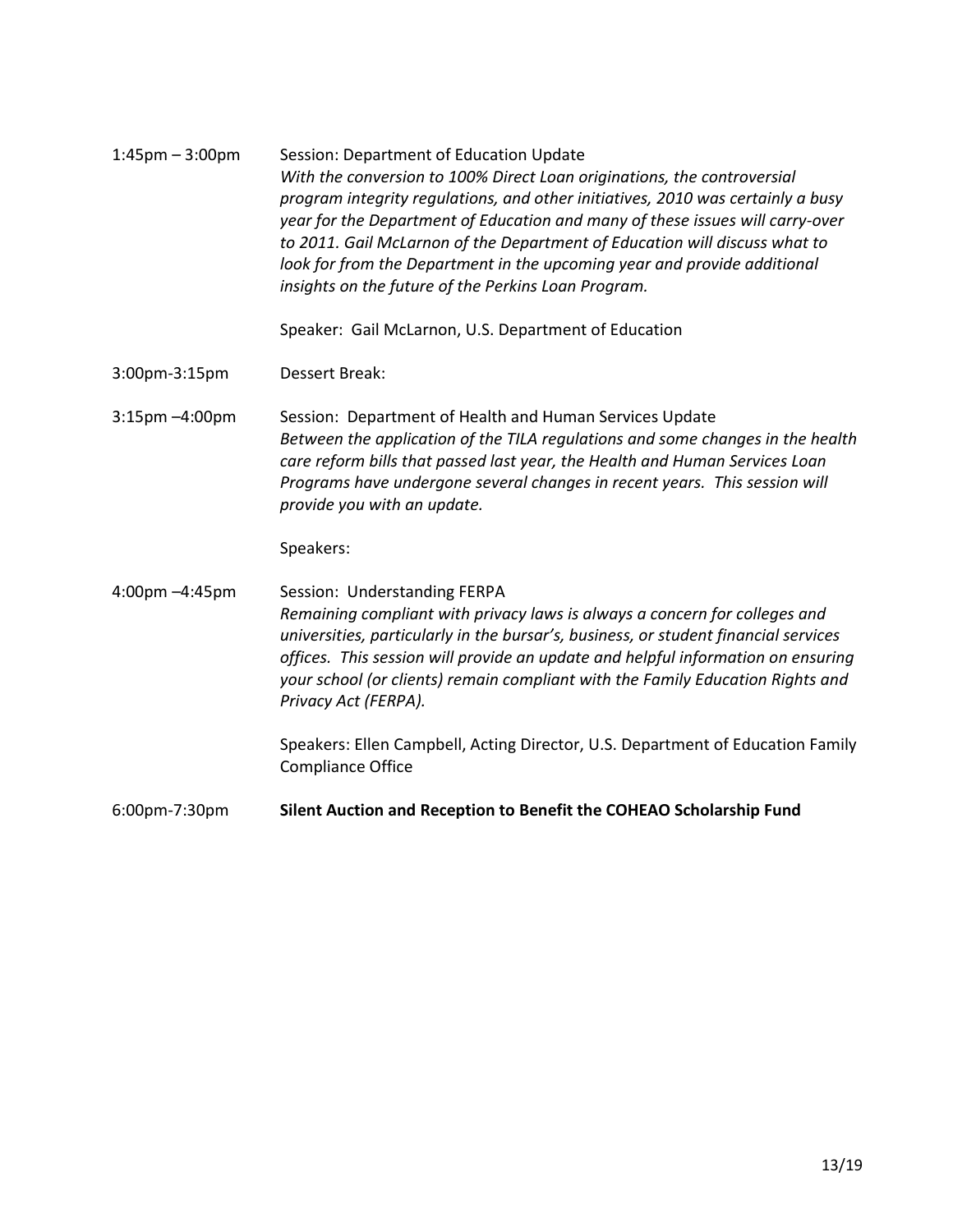## **Tuesday, January 25th, 2011**

| 8:00am-9:00am   | Perkins Task Force Breakfast Roundtables<br>Building on the success of the Mid-Year roundtables, the 2011 Annual<br>Conference meeting of COHEAO's Perkins Task Force will again take place over<br>breakfast. This breakfast meeting will feature roundtable discussions on topics<br>ranging from legislative strategies for improving Perkins to the day-to-day<br>operations of the Program. A summary discussion led by COHEAO Executive<br>Director Harrison Wadsworth and members of the Perkins Task Force. You do not<br>need to be a member of the Perkins Task Force to attend this meeting and all<br>conference attendees are encouraged to participate in this session. |
|-----------------|---------------------------------------------------------------------------------------------------------------------------------------------------------------------------------------------------------------------------------------------------------------------------------------------------------------------------------------------------------------------------------------------------------------------------------------------------------------------------------------------------------------------------------------------------------------------------------------------------------------------------------------------------------------------------------------|
| 9:00am-9:30am   | <b>Congressional Address: Representative Tim Bishop (D-NY)</b>                                                                                                                                                                                                                                                                                                                                                                                                                                                                                                                                                                                                                        |
| 9:30am-10:15am  | Session: Tips for Improving the RFP Process<br>A well-crafted and executed RFP is the first step in establishing a strong<br>relationship with a quality vendor. This session will provide you with<br>information and tips on developing the initial document as well as how to<br>manage the entire process                                                                                                                                                                                                                                                                                                                                                                         |
|                 | Speakers: Mike Kahler, Windham Professionals<br>Laurie Beets, Oklahoma State University                                                                                                                                                                                                                                                                                                                                                                                                                                                                                                                                                                                               |
| 10:15am-10:30am | <b>Break</b>                                                                                                                                                                                                                                                                                                                                                                                                                                                                                                                                                                                                                                                                          |
| 10:30am-11:30am | Session: Becoming a Better Advocate for Perkins<br>COHEAO often says that Perkins advocates must take a two-pronged approach<br>to supporting the program. One effort has to be focused on policymakers, while<br>the other, which is equally important, must be focused within the campus. This<br>session will provide you with the tools to become an effective advocate on<br>Capitol Hill as well as within your campus community.                                                                                                                                                                                                                                               |
|                 | Speakers: Carolyn Henrich, University of California<br>Joel Packer, Committee for Education Funding                                                                                                                                                                                                                                                                                                                                                                                                                                                                                                                                                                                   |
| 11:30am-12:30pm | Networking Lunch                                                                                                                                                                                                                                                                                                                                                                                                                                                                                                                                                                                                                                                                      |
| 12:30           | Gather with mentors for Congressional office visits and depart for Capitol Hill via<br>Metro                                                                                                                                                                                                                                                                                                                                                                                                                                                                                                                                                                                          |
| 1:00pm -5:30pm  | Visits to Congressional Offices<br>Location: House and Senate Office Buildings, Washington, DC<br>Take this time to visit your legislators' offices and tell them how important the<br>Perkins Loan program is for students.                                                                                                                                                                                                                                                                                                                                                                                                                                                          |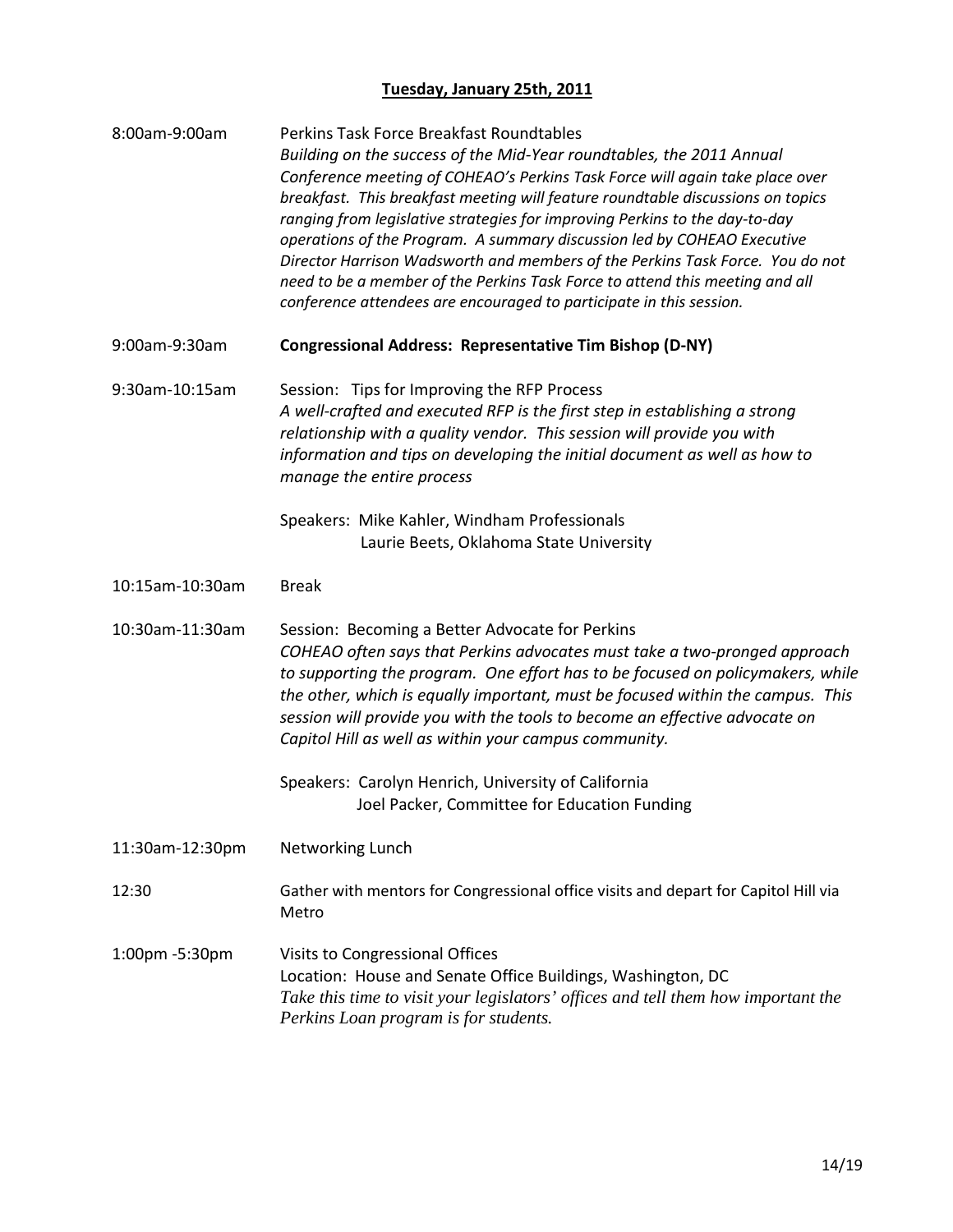### **Wednesday, January 26th, 2011**

| 8:00am-9:00am   | Breakfast: Financial Literacy Task Force Roundtables<br>COHEAO launched its Financial Literacy Task Force in 2010 and Wednesday's<br>breakfast will serve as the second in-person meeting for this group. The<br>breakfast will feature a series of roundtable discussion on a variety of topics<br>related to providing these essential services to students. Regardless of<br>membership with the Financial Literacy Task Force, all conference attendees are<br>encouraged to attend this meeting.                                                                                                                                      |
|-----------------|--------------------------------------------------------------------------------------------------------------------------------------------------------------------------------------------------------------------------------------------------------------------------------------------------------------------------------------------------------------------------------------------------------------------------------------------------------------------------------------------------------------------------------------------------------------------------------------------------------------------------------------------|
| 9:00am-9:30am   | <b>Congressional Address</b>                                                                                                                                                                                                                                                                                                                                                                                                                                                                                                                                                                                                               |
| 9:30am-10:30am  | Session: The Dodd-Frank Wall Street Reform Bill and Its Impact on Institutions<br>of Higher Education<br>In addition to an overhaul of the federal student loan programs, there was a<br>passage of major reforms in financial services that touch all parts of the<br>economy, including colleges and universities. This year, the focus will be on the<br>implementation of the Dodd-Frank Consumer Protection and Wall Street Reform<br>Act and this session will provide an update on what this new law will mean for<br>higher education<br>Speakers: Dr. Tom Cox, Financial Asset Management Systems, Inc.<br>Tim Fitzgibbon, NCHELP |
| 10:30am-11:00am | <b>Break</b>                                                                                                                                                                                                                                                                                                                                                                                                                                                                                                                                                                                                                               |
| 11:00am-Noon    | Session: Bankruptcy and Tuition Accounts<br>The conference closes with an incredibly important topic in these difficult<br>economic times-bankruptcy. A panel will discuss applicable laws and<br>institutional practices designed to address delinquent tuition accounts in these<br>unfortunate circumstances.<br>Speaker: Jeane Olson, Northern Arizona University                                                                                                                                                                                                                                                                      |
|                 |                                                                                                                                                                                                                                                                                                                                                                                                                                                                                                                                                                                                                                            |

Additional speakers to be invited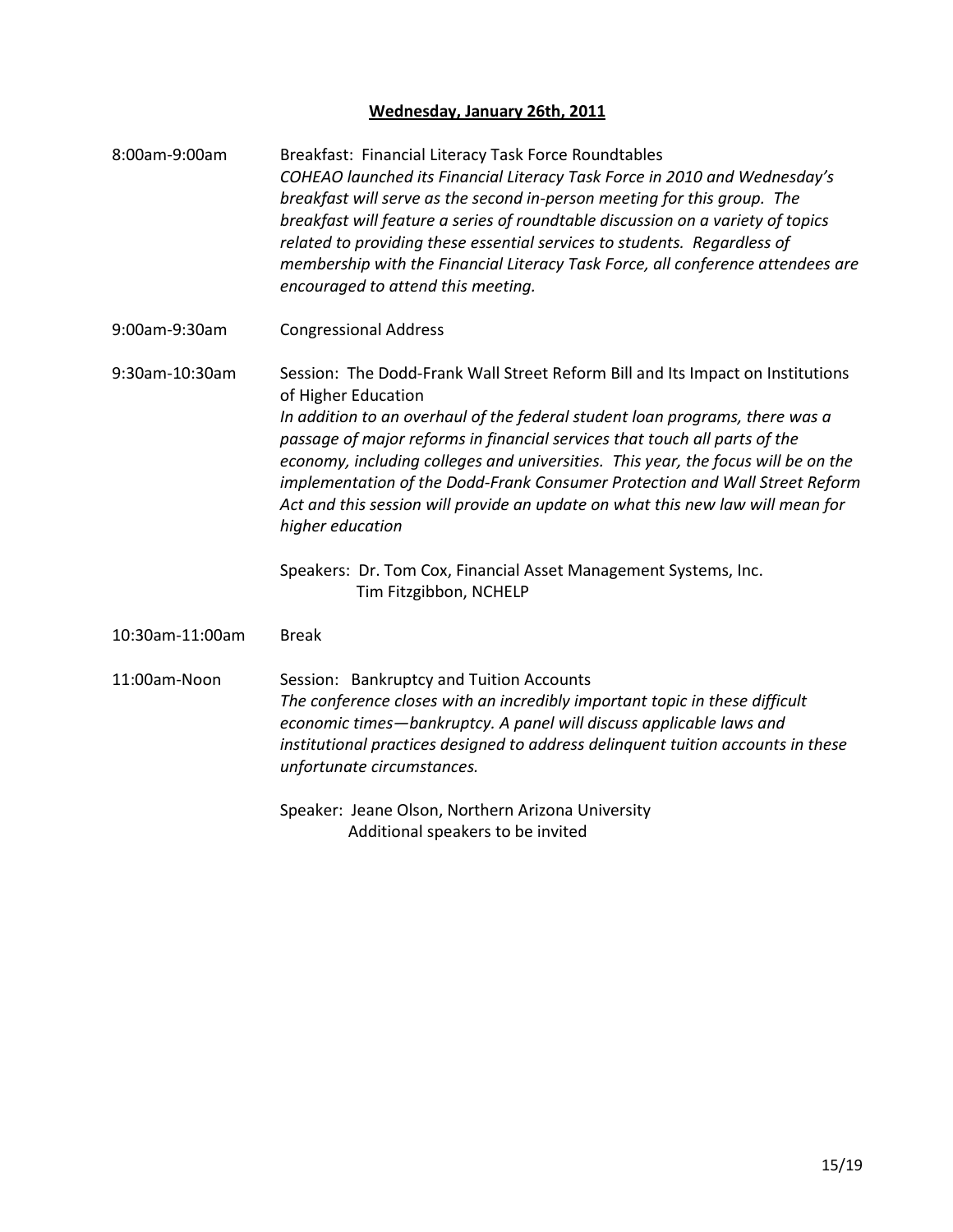*President:* Robert Perrin *President* Williams & Fudge, Inc. 775 Addison Avenue, Suite 201 Rock Hill, SC 29731 803-329-9791 x 2104 Fax: 803-329-0797 [bperrin@wfcorp.com](mailto:bperrin@wfcorp.com)

*Past President:* Alisa Abadinsky Director of Receivables, Loans, and **Collections** University of Illinois at Chicago 809 S. Marshfield Ave. M/C 557 Chicago, IL 60612 312-413-1971 Fax: 312-413-1992 [aabadins@uillinois.edu](mailto:aabadins@uillinois.edu)

*Secretary* Edgar DelosAngeles Manager, UCI Loan Services University of California—Irvine Administration Bldg. Room 101 Irvine, CA 92697-3010 949-824-4689 Fax 949-824-4688 edelosan@uci.edu

*Legislative Chair* Lori Hartung Vice President Todd, Bremer & Lawson 560 Herlong Avenue Post Office Box 36788 Rock Hill, South Carolina 29732-0512 800-849-6669 Fax: 803-323-5211

[lori.hartung@tbandl.com](mailto:lori.hartung@tbandl.com)

*Legislative Co-Chair, Support* Maria Livolsi Director, Student Loan Service Center State University of New York 5 University Place, A310 Rensselaer, NY 12144 518-525-2628 [MLivolsi@uamail.albany.edu](mailto:MLivolsi@uamail.albany.edu)

*Vice President* Lettie Clark Manager, Institutional Loan Program Gonzaga University PO Box 3462 Spokane, WA 99220 509-313-6804 Fax: 509-313-5816 [clarkl@gonzaga.edu](mailto:clarkl@gonzaga.edu)

*Treasurer:* Bob Frick **President** University Accounting Service 200 S. Executive Drive, 3<sup>rd</sup> Fl Brookfield, WI 53005 800-340-1526 Fax: 262-784-9014 [bob.frick@ncogroup.com](mailto:bob.frick@ncogroup.com)

*Legislative Co-Chair, Regulatory* Jackie Ito-Woo Coordinator, Student Loan Billing University of California Office of the President Student Financial Support 1111 Franklin St., 9<sup>th</sup> Floor Oakland, CA 94607-5200 510-987-9544 Fax: 510-987-9546 [jackie.ito-woo@ucop.edu](mailto:jackie.ito-woo@ucop.edu)

*Commercial Member Chair* Carl Perry Senior Vice President Progressive Financial Services 516 N Production Street (Suite 100) Aberdeen, SD 57401 800-585-4978 Fax: 800-585-4981 cperry@progressivefinancial.com

*Internal Operations* Tom Schmidt Associate Director of Student Financial Collections & Third Party Billing University of Minnesota 20 Fraser Hall Minneapolis, MN 55455 612-625-1082 Fax: 612-624-2873 [t-schm@umn.edu](mailto:t-schm@umn.edu)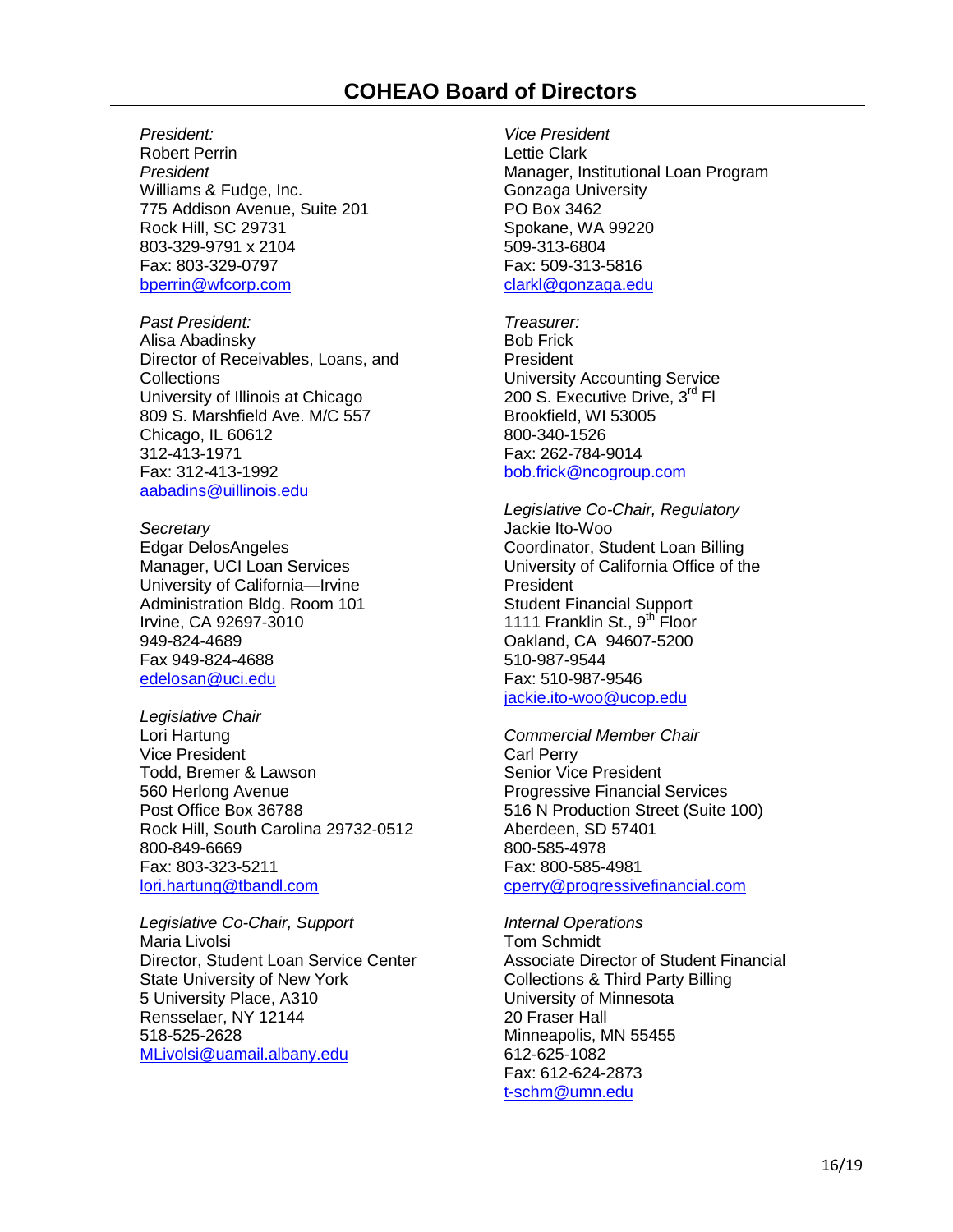*Membership Co-Chair, Commercial* Karen Reddick Vice President Business Development National Credit Management 10845 Olive Blvd St. Louis, MO 63141 800-627-2300 [kreddick@ncmstl.com](mailto:kreddick@ncmstl.com)

*Member at Large* Larry Rock Director of Student Loan Repayment Concordia College 901 S.  $8^{th}$  St. Moorhead, MN 56562 218-299-3323 Fax 218-299-4357 [larock@cord.edu](mailto:larock@cord.edu) 

*Member at Large* Laurie Beets Bursar/Director of Student Loans & Debt Mgmt Oklahoma State University 113 Student Union Stillwater, OK 74078 405-744-7776 Fax: 405-744-8098 [laurie.beets@okstate.edu](mailto:laurie.beets@okstate.edu)

*Member at Large* David Stocker General Counsel Account Control Technology, Inc. 6918 Owensmouth Avenue, Canoga Park, CA 91303 (800) 394-4228 Fax: (818) 936-0389 [DStocker@accountcontrol.com](mailto:DStocker@accountcontrol.com)

*Membership Co-Chair, Institutional* Pamela Devitt Legislative Analyst, University Student Financial Services and Cashier **Operations** University of Illinois at Springfield 312-996-5885 Fax: 312-413-3453 [devitt@uillinois.edu](mailto:devitt@uillinois.edu)

*Membership Co-Chair, Alliance*  Micheal Kahler Regional Vice President, Sales Windham Professionals, Inc. 888-747-0919 Fax: 636-625-0231 [mkahler@windhampros.com](mailto:mkahler@windhampros.com)

Executive Director Harrison Wadsworth Principal Washington Partners, LLC 1101 Vermont Ave. N.W. Suite 400 Washington, DC 20005-3521 202-289-3903 Fax 202-371-0197 [hwadsworth@wpllc.net](mailto:hwadsworth@wpllc.net)